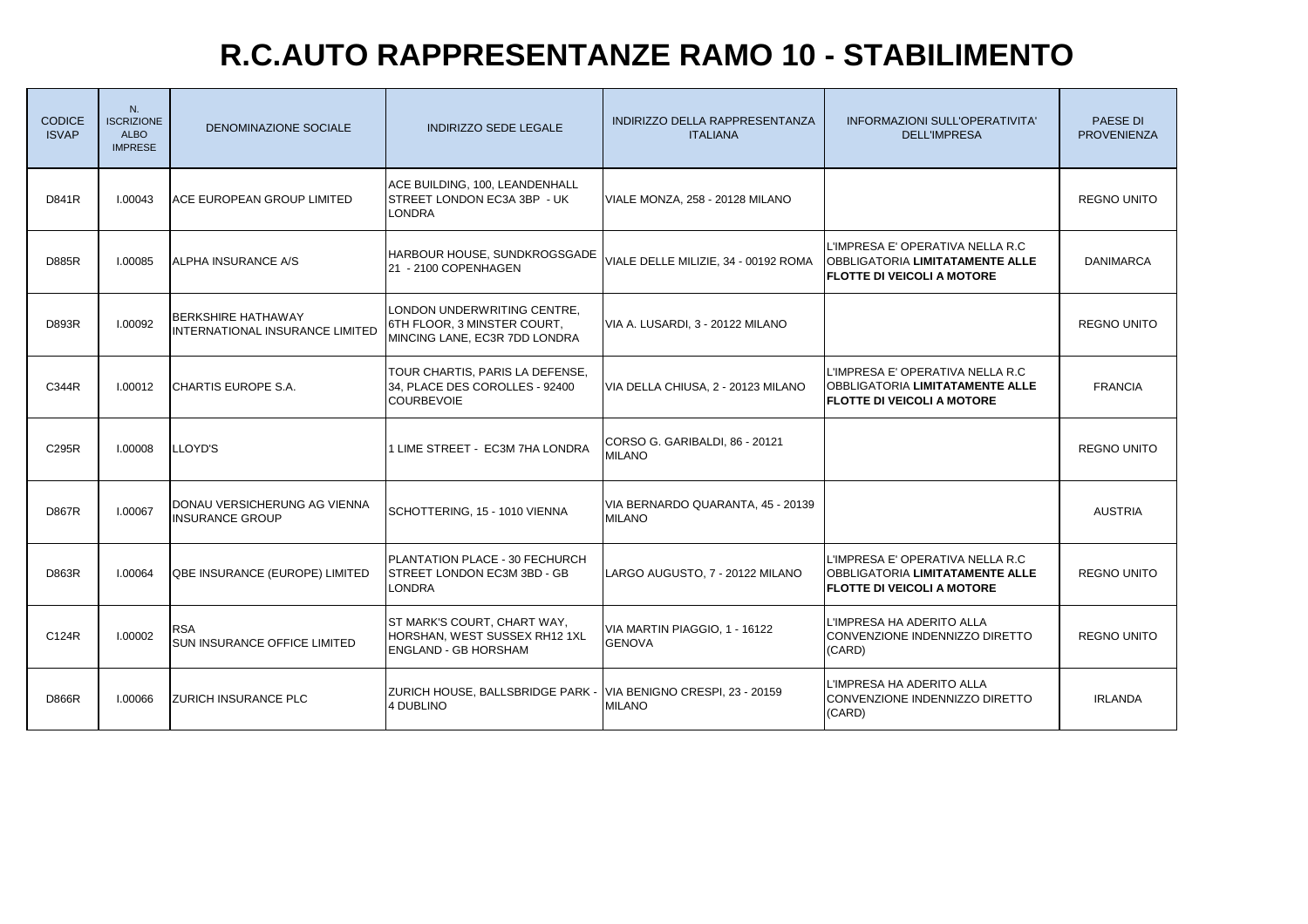### **R.C.AUTO LPS RAMO 10 - LPS**

| <b>CODICE</b><br><b>ISVAP</b> | N.<br><b>ISCRIZIONE</b><br><b>ALBO</b><br><b>IMPRESE</b> | DENOMINAZIONE SOCIALE                                                   | <b>INDIRIZZO SEDE LEGALE</b>                                                                | RAPPRESENTANTE PER LA GESTIONE DEI<br>SINISTRI PER LE IMPRESE OPERANTI IN<br>LIBERA PRESTAZIONE DI SERVIZI | INFORMAZIONI SULL'OPERATIVITA'<br><b>DELL'IMPRESA</b>                                                             | PAESE DI<br><b>PROVENIENZA</b><br><b>DILPS</b> |
|-------------------------------|----------------------------------------------------------|-------------------------------------------------------------------------|---------------------------------------------------------------------------------------------|------------------------------------------------------------------------------------------------------------|-------------------------------------------------------------------------------------------------------------------|------------------------------------------------|
| 40198                         | <b>II.00901</b>                                          | ADMIRAL INSURANCE (GIBRALTAR) SUITE 3G, EUROLIFE BUILDING, 1<br>LIMITED | <b>CORRAL ROAD - GIBILTERRA</b>                                                             | <b>EUI LIMITED</b><br>VIA DELLA BUFALOTTA, 374 - 00139 ROMA                                                | L'IMPRESA HA ADERITO ALLA<br>CONVENZIONE INDENNIZZO<br>DIRETTO (CARD)                                             | <b>GIBILTERRA</b>                              |
| 40188                         | <b>II.00891</b>                                          | ADMIRAL INSURANCE COMPANY<br>LIMITED                                    | 22 FLOOR, CAPITAL TOWER, GREYFRIARS<br>ROAD, CARDIFF, SOUTH GLAMORGAN -<br>CF10 3AZ CARDIFF | EUI LIMITED<br>VIA DELLA BUFALOTTA, 374 - 00139 ROMA                                                       | L'IMPRESA HA ADERITO ALLA<br>CONVENZIONE INDENNIZZO<br>DIRETTO (CARD)                                             | <b>REGNO UNITO</b>                             |
| 10315                         | II.00717                                                 | ARISA ASSURANCES S.A.                                                   | <b>GOLDBELL CENTER</b><br>5. RUE EUGÈNE RUPPERT - B.P. 3051<br>L - 1030 LUXEMBOURG          | CORIS ASSISTANCE 24ORE S.p.A.<br>VIA L. CANONICA, 72 - 20154 MILANO                                        |                                                                                                                   | <b>LUSSEMBURGO</b>                             |
| 10051                         | <b>II.00002</b>                                          | CHARTIS INSURANCE UK LIMITED                                            | 120 FENCHURCH STREET - LONDON EC3M<br>5BP - LONDRA                                          | CHARTIS EUROPE SA - RAPPRESENTANZA<br><b>GENERALE PER L'ITALIA</b><br>VIA DELLA CHIUSA, 2 - 20123 MILANO   |                                                                                                                   | <b>REGNO UNITO</b>                             |
| 10570                         | <b>II.00320</b>                                          | EURO INSURANCES LIMITED                                                 | LEASE PLAN HOUSE - GROUND FLOOR -<br>CENTRAL PARK - LEOPARDSTOWN - 18<br><b>DUBLINO</b>     | <b>MULTI SERASS S.R.L.</b><br>VIA RONCAGLIA, 13 - 20146 MILANO                                             | L'IMPRESA E' OPERATIVA NELLA R.C<br><b>OBBLIGATORIA LIMITATAMENTE</b><br>ALLE FLOTTE DI VEICOLI A MOTORE          | <b>IRLANDA</b>                                 |
| 10163                         | <b>II.00098</b>                                          | <b>GREAT LAKES REINSURANCE (UK)</b><br>LIMITED                          | PLANTATION PLACE, 30 FENCHURCH<br>STREET - EC3M 3AJ LONDRA - REGNO<br><b>UNITO</b>          | ACME LOSS ADJUSTING & RISK SURVEY CO.<br>S.R.L.<br>VIA DELLA MOSCOVA, 47/A - 20121 MILANO                  |                                                                                                                   | <b>REGNO UNITO</b>                             |
| 10011                         | <b>II.00018</b>                                          | LLOYD'S                                                                 | ONE LIME STREET - LONDON EC3M 7HA -<br><b>LONDRA</b>                                        | ENRICO BERTAGNA C/O RAPPRESENTANZA<br><b>GENERALE PER L'ITALIA</b><br>CORSO GARIBALDI, 86 - 20121 MILANO   |                                                                                                                   | <b>REGNO UNITO</b>                             |
| 40310                         | <b>II.01013</b>                                          | <b>MACIFILIA S.A.</b>                                                   | TOUR MONTPARNASSE, 33 AVENUE DU<br>MAINE - 74015 PARIGI                                     | INTEREUROPE AG, EUROPEAN LAW<br>SERVICE, INTEREUROPE ITALIA<br>VIA BRENNERO, 316 - 38100 TRENTO            | <b>L'IMPRESA HA</b><br><b>TEMPORANEAMENTE SOSPESO</b><br><b>L'ASSUNZIONE DI POLIZZE</b><br>R.C.AUTO DA MARZO 2011 | <b>FRANCIA</b>                                 |
| 40432                         | <b>II.0113</b>                                           | LA PARISIENNE S.A.                                                      | 30 RUE DES EPINETTES, 75843 PARIS<br>CEDEX 17                                               | CORIS ASSISTANCE 24ORE S.p.A.<br>VIA L. CANONICA, 72 - 20154 MILANO                                        |                                                                                                                   | <b>FRANCIA</b>                                 |
| 10358                         | <b>II.00818</b>                                          | PROBUS INSURANCE COMPANY<br><b>EUROPE LIMITED</b>                       | HERTZ EUROPE SERVICE CENTRE<br>SWORDS BUSINESS PARK SWORDS CO.<br>DUBLIN - DUBLINO          | HERTZ CLAIM MANAGEMENT S.R.L.<br>VIA DEL CASALE CAVALLARI, 204 - 00156<br><b>ROMA</b>                      | L'IMPRESA E' OPERATIVA NELLA R.C<br><b>OBBLIGATORIA LIMITATAMENTE</b><br><b>ALLE FLOTTE DI VEICOLI A MOTORE</b>   | <b>IRLANDA</b>                                 |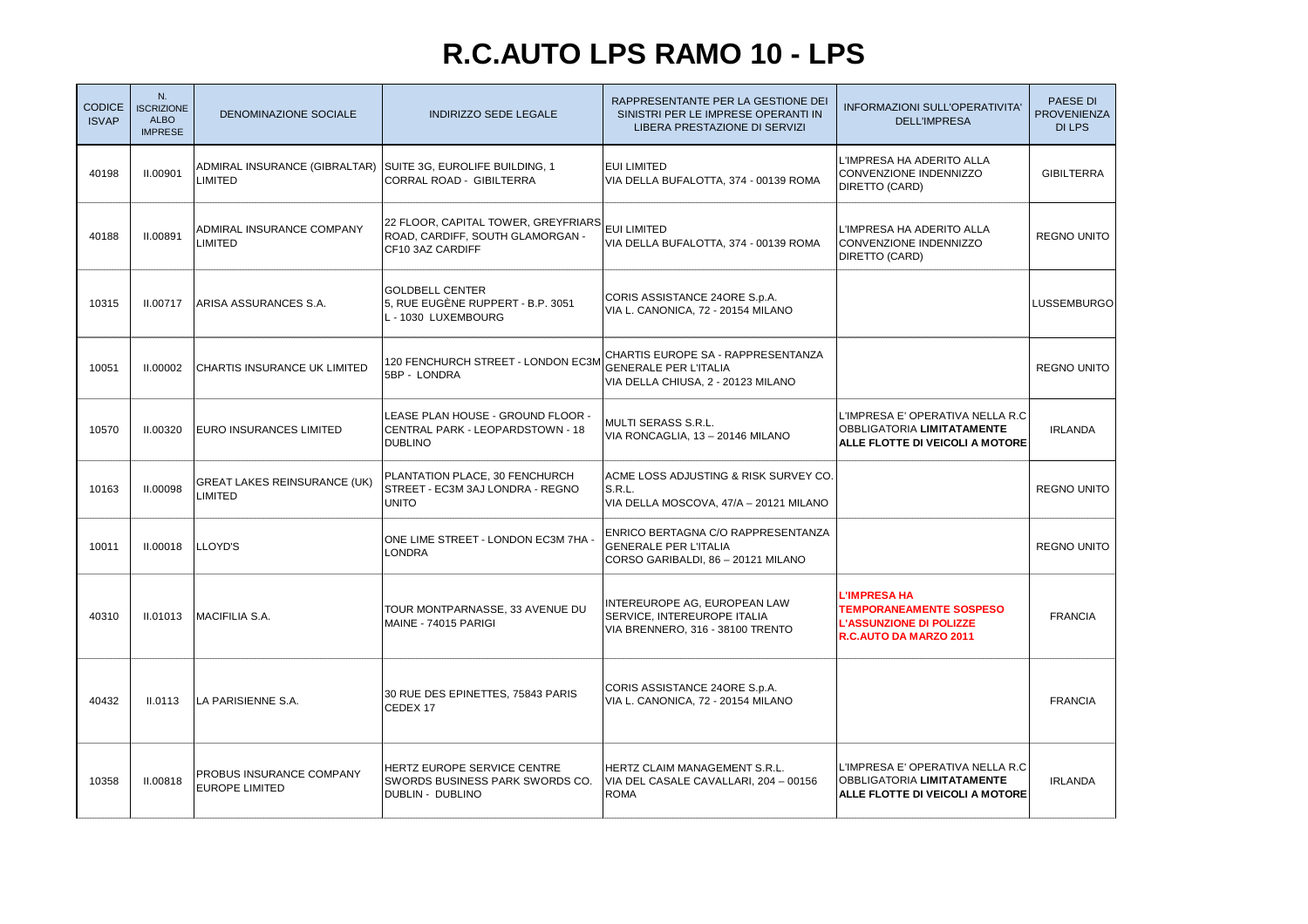### **R.C.AUTO LPS RAMO 10 - LPS**

| <b>CODICE</b><br><b>ISVAP</b> | N.<br><b>ISCRIZIONE</b><br><b>ALBO</b><br><b>IMPRESE</b> | DENOMINAZIONE SOCIALE                    | INDIRIZZO SEDE LEGALE                                                       | RAPPRESENTANTE PER LA GESTIONE DEI<br>SINISTRI PER LE IMPRESE OPERANTI IN<br>LIBERA PRESTAZIONE DI SERVIZI | <b>INFORMAZIONI SULL'OPERATIVITA'</b><br><b>DELL'IMPRESA</b>                                                       | <b>PAESE DI</b><br><b>PROVENIENZA</b><br>DI LPS |
|-------------------------------|----------------------------------------------------------|------------------------------------------|-----------------------------------------------------------------------------|------------------------------------------------------------------------------------------------------------|--------------------------------------------------------------------------------------------------------------------|-------------------------------------------------|
| 10187                         | <b>II.00118</b>                                          | <b>QBE INSURANCE (EUROPE)</b><br>LIMITED | PLANTATION PLACE - 30 FUNCHURCH<br><b>ISTREET LONDON EC3M 3BD - LONDRA</b>  | <b>AVUS ITALIA</b><br>VIA LUDOVISI 361 - 00187 ROMA                                                        | L'IMPRESA E' OPERATIVA NELLA R.C.<br><b>IOBBLIGATORIA LIMITATAMENTE</b><br><b>IALLE FLOTTE DI VEICOLI A MOTORE</b> | REGNO UNITO                                     |
| 10329                         | II.00848                                                 | <b>USAA LIMITED</b>                      | 4TH FLOOR FITZWILLIAM HOUSE, 10 ST<br>MARY AXE. LONDON EC3A 8AE -<br>LONDRA | <b>AVUS ITALIA</b><br>IVIA LUDOVISI 361 - 00187 ROMA                                                       |                                                                                                                    | <b>REGNO UNITO</b>                              |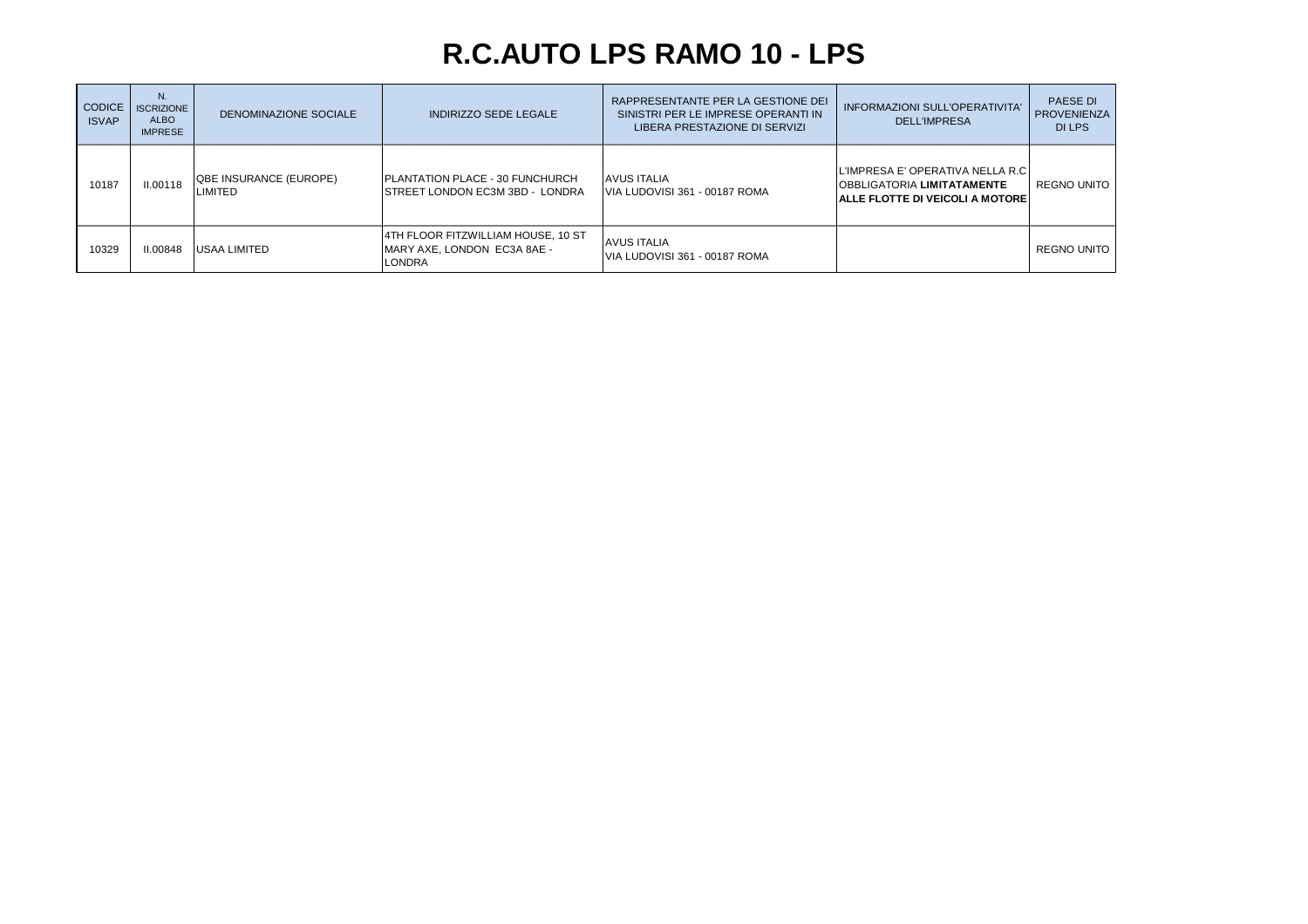## **R.C.NATANTI RAPPRESENTANZE RAMO 12 - STABILIMENTO**

| <b>CODICE</b><br><b>ISVAP</b> | N.<br><b>ISCRIZIONE</b><br><b>ALBO</b><br><b>IMPRESE</b> | <b>DENOMINAZIONE SOCIALE</b>                                 | <b>INDIRIZZO SEDE LEGALE</b>                                                                | INDIRIZZO DELLA RAPPRESENTANZA<br><b>ITALIANA</b> | INFORMAZIONI SULL'OPERATIVITA'<br><b>DELL'IMPRESA</b>                                                  | <b>PAESE DI</b><br><b>PROVENIENZA</b> |
|-------------------------------|----------------------------------------------------------|--------------------------------------------------------------|---------------------------------------------------------------------------------------------|---------------------------------------------------|--------------------------------------------------------------------------------------------------------|---------------------------------------|
| D841R                         | 1.00043                                                  | ACE EUROPEAN GROUP LIMITED                                   | ACE BUILDING, 100, LEANDENHALL STREET<br>LONDON EC3A 3BP - UK LONDRA                        | VIALE MONZA, 258 - 20128 MILANO                   |                                                                                                        | <b>REGNO UNITO</b>                    |
| <b>D885R</b>                  | I.00085                                                  | ALPHA INSURANCE A/S                                          | HARBOUR HOUSE, SUNDKROGSGADE 21 -<br>2100 COPENHAGEN -                                      | VIALE DELLE MILIZIE, 34 - 00192 ROMA              | L'IMPRESA E' OPERATIVA NELLA R.C<br><b>OBBLIGATORIA LIMITATAMENTE ALLE</b><br><b>FLOTTE DI NATANTI</b> | <b>DANIMARCA</b>                      |
| <b>D893R</b>                  | 1.00092                                                  | BERKSHIRE HATHAWAY INTERNATIONAL<br><b>INSURANCE LIMITED</b> | LONDON UNDERWRITING CENTRE, 6TH<br>FLOOR, 3 MINSTER COURT, MINCING LANE,<br>EC3R 7DD LONDRA | VIA A. LUSARDI, 3 - 20122 MILANO                  |                                                                                                        | <b>REGNO UNITO</b>                    |
| C344R                         | 1.00012                                                  | CHARTIS EUROPE S.A.                                          | TOUR CHARTIS, PARIS LA DEFENSE, 34,<br>PLACE DES COROLLES - 92400 COURBEVOIE                | VIA DELLA CHIUSA, 2 - 20123 MILANO                |                                                                                                        | <b>FRANCIA</b>                        |
| D853R                         | I.00054                                                  | GROUPAMA TRANSPORT SA                                        | 25, QUAI LAMANDÉ - 76600 LE HAVRE                                                           | VIA SANTA RADEGONDA, 16 - 20121<br><b>MILANO</b>  |                                                                                                        | <b>FRANCIA</b>                        |
| C295R                         | 1.00008                                                  | <b>LLOYD'S</b>                                               | ONE LIME STREET - LONDON EC3M 7HA -<br>LONDRA                                               | CORSO G. GARIBALDI, 86 - 20121 MILANO             |                                                                                                        | <b>REGNO UNITO</b>                    |
| D863R                         | I.00064                                                  | QBE INSURANCE (EUROPE) LIMITED                               | PLANTATION PLACE - 30 FECHURCH STREET<br>LONDON EC3M 3BD - GB LONDRA                        | LARGO AUGUSTO, 7 - 20122 MILANO                   |                                                                                                        | REGNO UNITO                           |
| C124R                         | 1.00002                                                  | <b>RSA</b><br><b>SUN INSURANCE OFFICE LIMITED</b>            | ST MARK'S COURT, CHART WAY, HORSHAN,<br>WEST SUSSEX RH12 1XL ENGLAND - GB<br><b>HORSHAM</b> | VIA MARTIN PIAGGIO, 1 - 16122 GENOVA              |                                                                                                        | <b>REGNO UNITO</b>                    |
| <b>D866R</b>                  | 1.00066                                                  | <b>ZURICH INSURANCE PLC</b>                                  | ZURICH HOUSE, BALLSBRIDGE PARK - 4<br><b>DUBLINO</b>                                        | VIA BENIGNO CRESPI, 23 - 20159 MILANO             |                                                                                                        | <b>IRLANDA</b>                        |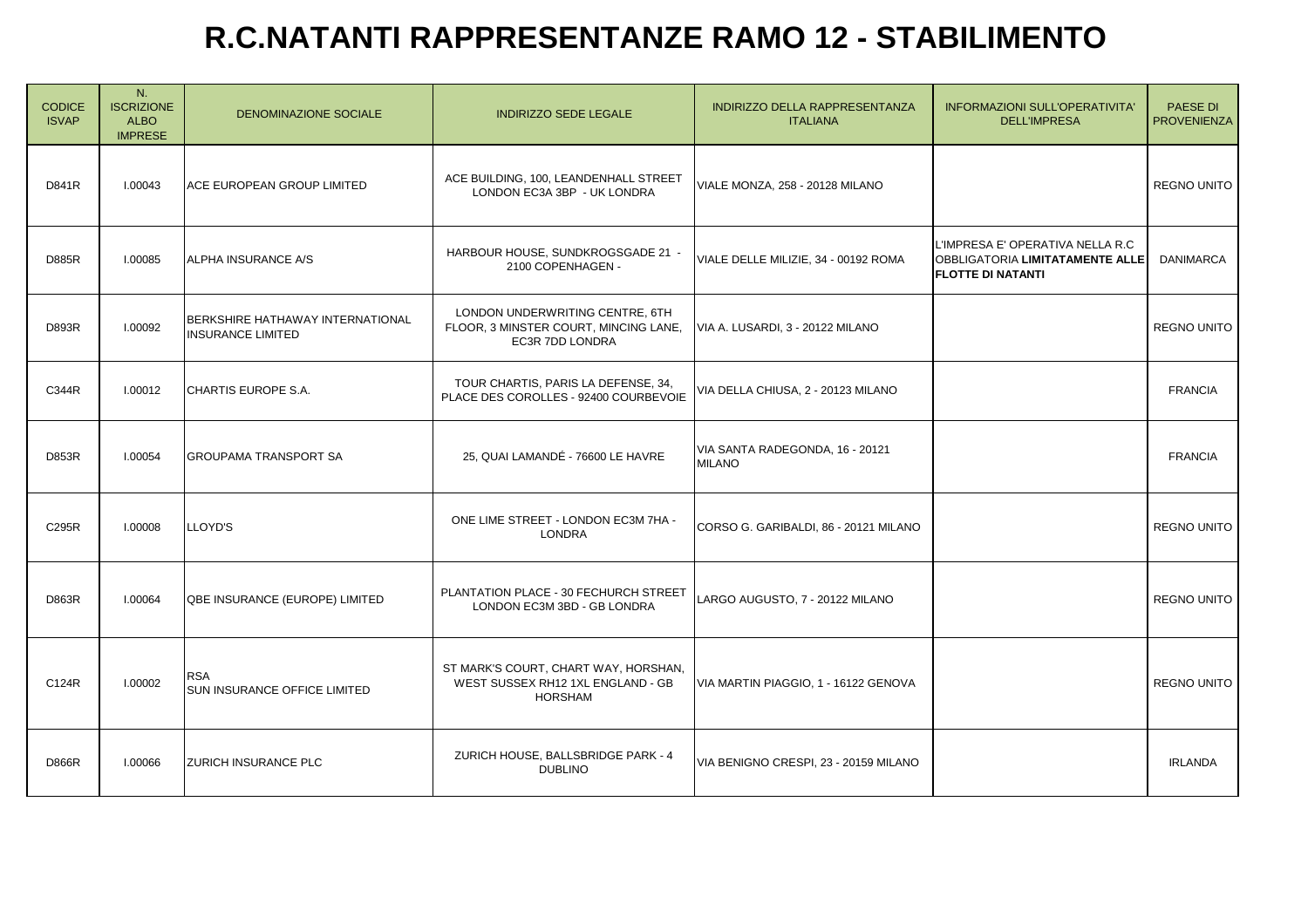# **R.C.NATANTI LPS RAMO 12 - LPS**

| <b>CODICE</b><br><b>ISVAP</b> | N.<br><b>ISCRIZIONE</b><br><b>ALBO IMPRESE</b> | DENOMINAZIONE SOCIALE                                        | <b>INDIRIZZO SEDE LEGALE</b>                                                                       | RAPPRESENTANTE PER LA GESTIONE DEI SINISTRI PER<br>LE IMPRESE OPERANTI IN LIBERA PRESTAZIONE DI<br><b>SERVIZI</b> | <b>PAESE DI</b><br>PROVENIENZA DI<br><b>LPS</b> |
|-------------------------------|------------------------------------------------|--------------------------------------------------------------|----------------------------------------------------------------------------------------------------|-------------------------------------------------------------------------------------------------------------------|-------------------------------------------------|
| 10515                         | II.00267                                       | AMLIN CORPORATE INSURANCE N.V.                               | POSTBUS 2190 - 1180 ED AMSTELVEEN                                                                  | <b>MARINTEC SRL</b><br>PIAZZA GALEAZZO ALESSI, 1/8 - 16128 GENOVA                                                 | <b>PAESI BASSI</b>                              |
| 10663                         | II.00415                                       | BERKSHIRE HATHAWAY INTERNATIONAL<br><b>INSURANCE LIMITED</b> | LONDON UNDERWRITING CENTRE, 6TH<br>FLOOR, 3 MINSTER COURT, MINCING LANE,<br><b>EC3R 7DD LONDRA</b> | BERKSHIRE HATHAWAY INTERNATIONAL INSURANCE<br><b>LIMITED</b><br>VIA A LUSARDI, 3 - 20122 MILANO                   | <b>REGNO UNITO</b>                              |
| 10766                         | II.00529                                       | <b>GAN EUROCOURTAGE</b>                                      | 8-10, RUE D'ASTORG - 75008 PARIS                                                                   | <b>GROUPAMA ASSICURAZIONI SPA</b><br>VIA MASSIMI 158 - 00136 ROMA                                                 | <b>FRANCIA</b>                                  |
| 40420                         | II. 01122                                      | <b>GAN EUROCOURTAGE</b>                                      | 8-10, RUE D'ASTORG - 75008 PARIS                                                                   | <b>GROUPAMA ASSICURAZIONI SPA</b><br>VIA MASSIMI 158 - 00136 ROMA                                                 | <b>REGNO UNITO</b>                              |
| 40421                         | II. 01123                                      | <b>GAN EUROCOURTAGE</b>                                      | 8-10, RUE D'ASTORG - 75008 PARIS                                                                   | <b>GROUPAMA ASSICURAZIONI SPA</b><br>VIA MASSIMI 158 - 00136 ROMA                                                 | <b>LETTONIA</b>                                 |
| 10051                         | II.00002                                       | CHARTIS INSURANCE UK LIMITED                                 | 120 FENCHURCH STREET - LONDON EC3M<br>5BP - LONDRA - REGNO UNITO                                   | CHARTIS EUROPE SA - RAPPRESENTANZA GENERALE<br>PER L'ITALIA<br>VIA DELLA CHIUSA, 2 - 20123 MILANO                 | <b>REGNO UNITO</b>                              |
| 10163                         | II.00098                                       | <b>GREAT LAKES REINSURANCE (UK) LIMITED</b>                  | PLANTATION PLACE, 30 FENCHURCH<br>STREET - EC3M 3AJ LONDRA - REGNO<br><b>UNITO</b>                 | ACME LOSS ADJUSTING & RISK SURVEY CO. S.R.L.<br>VIA DELLA MOSCOVA, 47/A - 20121 MILANO                            | <b>REGNO UNITO</b>                              |
| 40384                         | II.01086                                       | GROUPAMA TRANSPORT S.A.                                      | 25, QUAI LAMANDÉ - 76600 LE HAVRE                                                                  | <b>GROUPAMA ASSICURAZIONI SPA</b><br>VIA MASSIMI 158 - 00136 ROMA                                                 | <b>REGNO UNITO</b>                              |
| 40385                         | II.01087                                       | <b>GROUPAMA TRANSPORT S.A.</b>                               | 25, QUAI LAMANDÉ - 76600 LE HAVRE                                                                  | <b>GROUPAMA ASSICURAZIONI SPA</b><br>VIA MASSIMI 158 - 00136 ROMA                                                 | <b>LETTONIA</b>                                 |
| 10457                         | II.00206                                       | <b>GROUPAMA TRANSPORT SA</b>                                 | 25, QUAI LAMANDÉ - 76600 LE HAVRE                                                                  | GROUPAMA ASSICURAZIONI SPA<br>VIA MASSIMI 158 - 00136 ROMA                                                        | <b>FRANCIA</b>                                  |
| 10694                         | II.00452                                       | INTERNATIONAL INSURANCE COMPANY OF<br><b>HANNOVER LTD</b>    | 1 ARLINGTON SQUARE, DOWNSHIRE WAY,<br><b>BRACKNELL, BERKSHIRE</b>                                  | INTERNATIONAL INSURANCE COMPANY OF HANNOVER<br>LTD<br>VIA DELLA MOSCOVA, 3-20121 MILANO                           | <b>SVEZIA</b>                                   |
| 10011                         | II.00018                                       | LLOYD'S                                                      | ONE LIME STREET - LONDON EC3M 7HA -<br><b>LONDRA</b>                                               | ENRICO BERTAGNA C/O RAPPRESENTANZA GENERALE<br>PER L'ITALIA<br>CORSO GARIBALDI, 86 - 20121 MILANO                 | <b>REGNO UNITO</b>                              |
| 10393                         | <b>II.00807</b>                                | NORWEGIAN HULL CLUB - GJENSIDIG<br><b>ASSURANSEFORENING</b>  | OLAV KYRRESG 11, P.O. BOX 75                                                                       | <b>DELFO SHIPPING SRL</b><br>PIAZZA GIUSEPPE VERDI, 6 - 16121 GENOVA                                              | <b>NORVEGIA</b>                                 |